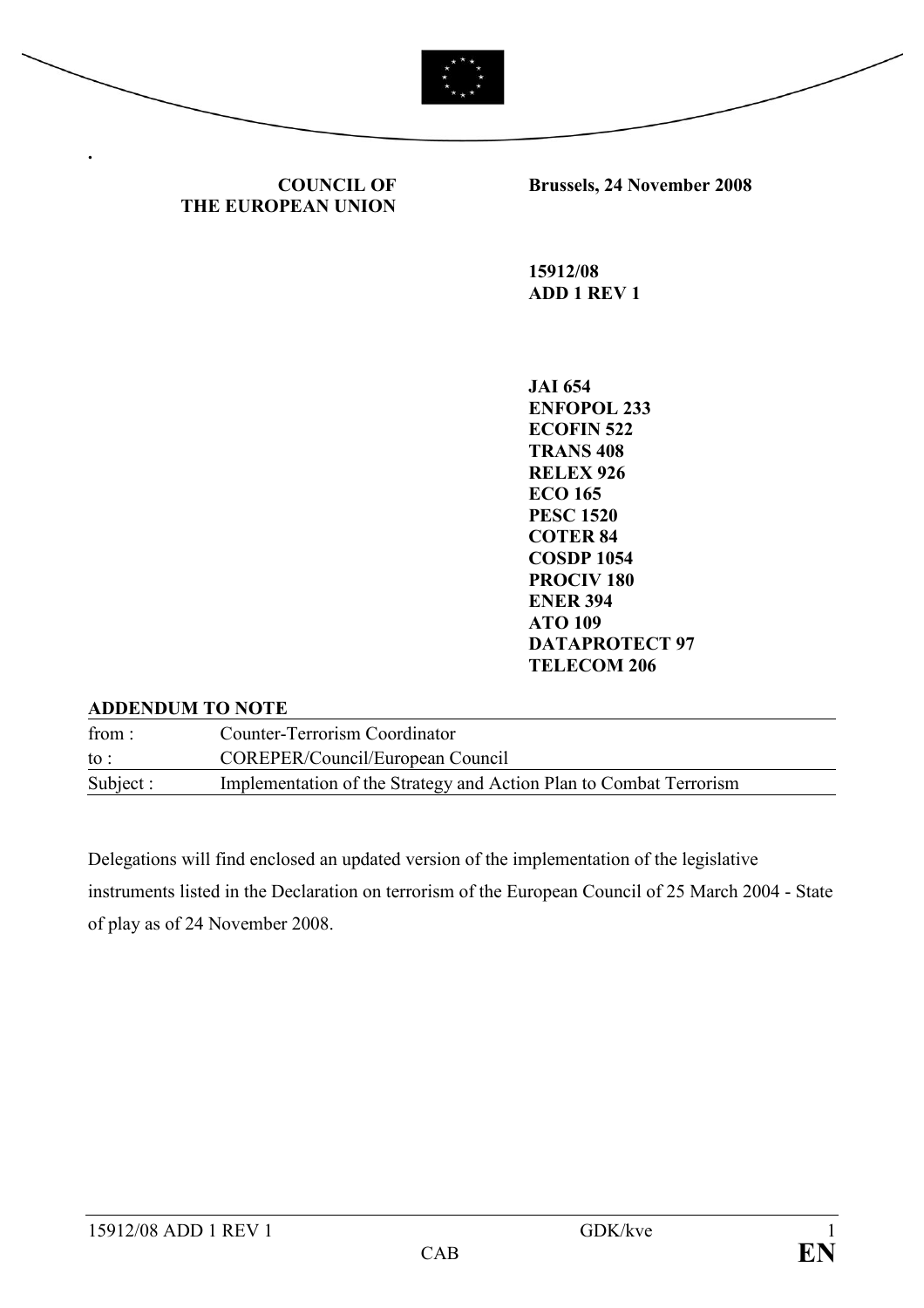| AT                                                                                                                             | <b>BE</b>                                                                                                                          | BG |  |  |  |                                                                   |  |  |  |  |  | $ CY CZ DE DK EE ES FI FR EL HU IE IT LV LT LU$                                                    |  |  |  |   | MT | <b>NL</b>                                                                                                                             |
|--------------------------------------------------------------------------------------------------------------------------------|------------------------------------------------------------------------------------------------------------------------------------|----|--|--|--|-------------------------------------------------------------------|--|--|--|--|--|----------------------------------------------------------------------------------------------------|--|--|--|---|----|---------------------------------------------------------------------------------------------------------------------------------------|
|                                                                                                                                |                                                                                                                                    |    |  |  |  | Framework Decision of 13 June 2002 on the European Arrest Warrant |  |  |  |  |  | - Implementation has been completed and legislation has entered into force in all EU Member States |  |  |  |   |    |                                                                                                                                       |
|                                                                                                                                | Framework Decision of 13 June 2002 on Joint Investigation Teams (deadline set by the Declaration of the European Council: June 200 |    |  |  |  |                                                                   |  |  |  |  |  |                                                                                                    |  |  |  |   |    |                                                                                                                                       |
| V                                                                                                                              |                                                                                                                                    |    |  |  |  |                                                                   |  |  |  |  |  |                                                                                                    |  |  |  |   |    |                                                                                                                                       |
| Framework Decision of 13 June 2002 on Combating Terrorism (deadline set by the Declaration of the European Council: June 2004) |                                                                                                                                    |    |  |  |  |                                                                   |  |  |  |  |  |                                                                                                    |  |  |  |   |    |                                                                                                                                       |
|                                                                                                                                |                                                                                                                                    | y  |  |  |  |                                                                   |  |  |  |  |  |                                                                                                    |  |  |  |   |    |                                                                                                                                       |
|                                                                                                                                |                                                                                                                                    |    |  |  |  | set by the Declaration of the European Council: June 2004)        |  |  |  |  |  |                                                                                                    |  |  |  |   |    | Framework Decision of 26 June 2001 on money laundering, the identification, tracing, freezing, seizing and confiscation of instrument |
|                                                                                                                                |                                                                                                                                    |    |  |  |  |                                                                   |  |  |  |  |  |                                                                                                    |  |  |  | V | V  |                                                                                                                                       |

 $1$  y= in case of a Framework Decision: implementation completed, legislation has entered into force; - = implementation not completed;  $c=$  implementation completed, legislation has not entered into force;  $p=$  implemented in part; in case the Commission has already submitted a report on the implementation of aninstrument (by the old Member States), the report is taken account of;

 y= in case of a Convention or a Protocol: notified the General Secretariat of the Council that the Member State has ratified the instrument; - = no notification

°= Member State has informed General Secretariat of the Council that the instrument has been implemented, but legislation has not been sent to the Council Secretariat

<sup>2</sup> CY has informed that a new anti-terrorism law was submitted to the house of Representatives in January 2007 and is being currently discussed.

<sup>&</sup>lt;sup>3</sup> SK has informed that it has implemented the FD on Combating Terrorism with the exception of the provisions on liability of legal persons. Criminal liability of legal persons will be established in the framework of the new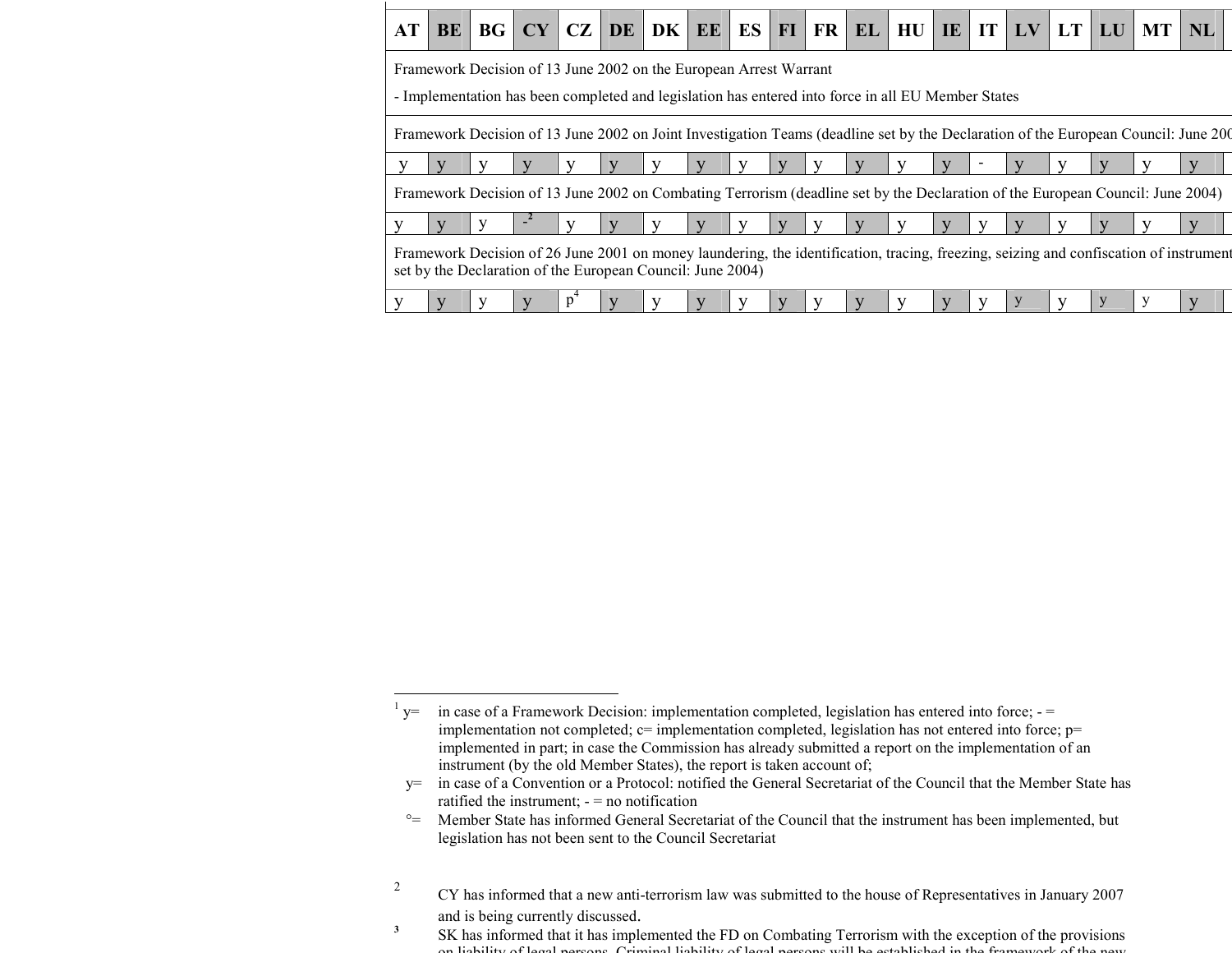|                                                                                              | Decision of zo reorgary zooz establishing nurofust (deadline set by the Deciaration of the nuropean Council - June 2004) |  |                                                     |  |  |   |   |  |                          |                |   |  |  |  |  |  |                                                                                                                                     |
|----------------------------------------------------------------------------------------------|--------------------------------------------------------------------------------------------------------------------------|--|-----------------------------------------------------|--|--|---|---|--|--------------------------|----------------|---|--|--|--|--|--|-------------------------------------------------------------------------------------------------------------------------------------|
|                                                                                              |                                                                                                                          |  |                                                     |  |  |   |   |  |                          |                |   |  |  |  |  |  |                                                                                                                                     |
|                                                                                              |                                                                                                                          |  | Declaration of the European Council: December 2004) |  |  |   |   |  |                          |                |   |  |  |  |  |  | Framework Decision of 22 July 2003 on the execution of orders freezing property or evidence (initial deadline for Member States was |
|                                                                                              |                                                                                                                          |  |                                                     |  |  |   |   |  |                          |                |   |  |  |  |  |  |                                                                                                                                     |
| Framework Decision of 24 February 2005 on attacks against information systems (2005/222/JHA) |                                                                                                                          |  |                                                     |  |  |   |   |  |                          |                |   |  |  |  |  |  |                                                                                                                                     |
|                                                                                              |                                                                                                                          |  |                                                     |  |  |   |   |  |                          |                |   |  |  |  |  |  |                                                                                                                                     |
|                                                                                              |                                                                                                                          |  |                                                     |  |  |   |   |  |                          |                |   |  |  |  |  |  | Decision of 20 September 2005 on the exchange of information and cooperation concerning terrorist offences (deadline set by the Dec |
| V                                                                                            |                                                                                                                          |  |                                                     |  |  | V | - |  | $\overline{\phantom{a}}$ | $\blacksquare$ | - |  |  |  |  |  |                                                                                                                                     |

<sup>&</sup>lt;sup>1</sup> CY has indicated that it complies with the provisions on freezing of property whilst legislative work is ongoing so as to comply with the provisions on freezing of evidence. **2**

EL has indicated that implementation of the FD is in process.

**<sup>3</sup>**IT has indicated that the legislative work is ongoing.

**<sup>4</sup>**<sup>4</sup> LU has indicated that the legislative work is ongoing.<br> $^{5}$  LIV has indicated that it has implemented the ED on f

<sup>&</sup>lt;sup>5</sup> UK has indicated that it has implemented the FD on freezing orders insofar as terrorist assets are concerned. UK is making progress towards full implementation.

**<sup>6</sup>** The Republic of Cyprus had ratified the Convention on Cybercrime, Budapest, 23.11.2001 with Law (L.22(III)/2004). It is in a process of amending its Law 22(III)/2004, taking into consideration of the Framework Decision.

<sup>7</sup>ES is in process of amending its Criminal Code, the bill is currently being discussed in the Parliament.

**<sup>8</sup>**PT has indicated that the legislative work is ongoing.

<sup>9</sup>UK has indicated that the implementation of the FD is in process.

 **This table deals only with implementation of Decision 2005/671/JHA as far as transmission of information** 10**to Eurojust is concerned**. It is based on the report issued by Eurojust and which will also be issued as Council document (doc. 9553/08 RESTREINT UE ). The criteria used here to determine whether or not Member States have implemented the Decision is their reply to question "Have your national authorities developed procedures to ensure selection and transmission of information to Eurojust ?". Without any procedure to ensure selection and transmission of information, it is difficult to see how Member States can be considered as having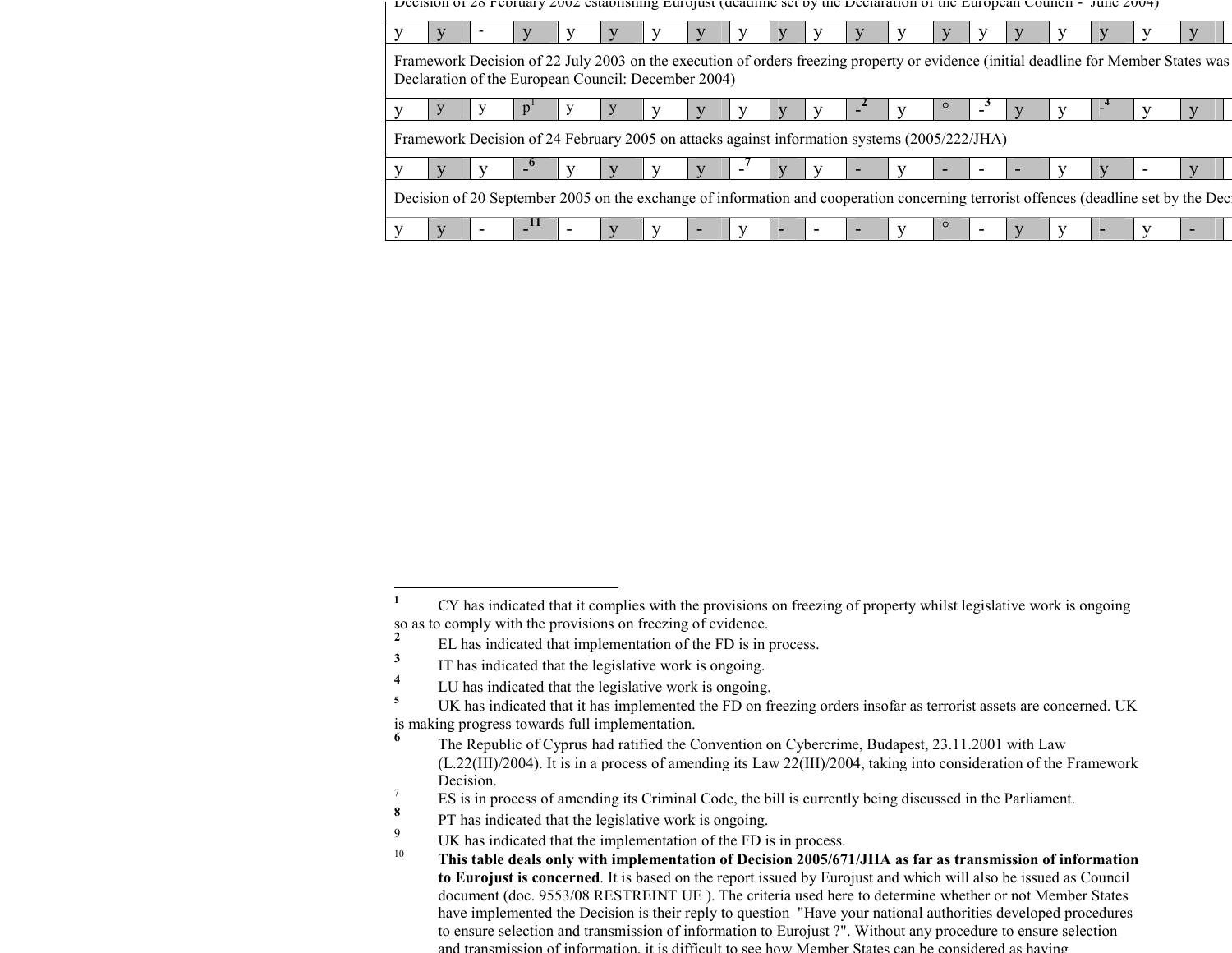Convention of 29 May 2000 on Mutual Assistance in Criminal Matters between the Member States of the European Union (deadline set December 2004); entry into force on 23 August 2005

| and the contract of the contract of the contract of the contract of the contract of the contract of the contract of<br>____<br>the contract of the contract of the contract of |
|--------------------------------------------------------------------------------------------------------------------------------------------------------------------------------|
|--------------------------------------------------------------------------------------------------------------------------------------------------------------------------------|

y

y

Protocol of 16 October 2001 to the Convention on Mutual Assistance in Criminal Matters between the Member States of the European European Council: December 2004); entry into force on 5 October 2005

|--|

Implementation completed in all EU Member States:

- -Protocol of 30 November 2000 amending the Europol Convention: Entered into force on 29 March 2007
- -Protocol of 28 November 2002 amending the Europol Convention and the Protocol on the privileges and immunities of Europ
- -Protocol of 27 November 2003 amending the Europol Convention: Entered into force 18 April 2007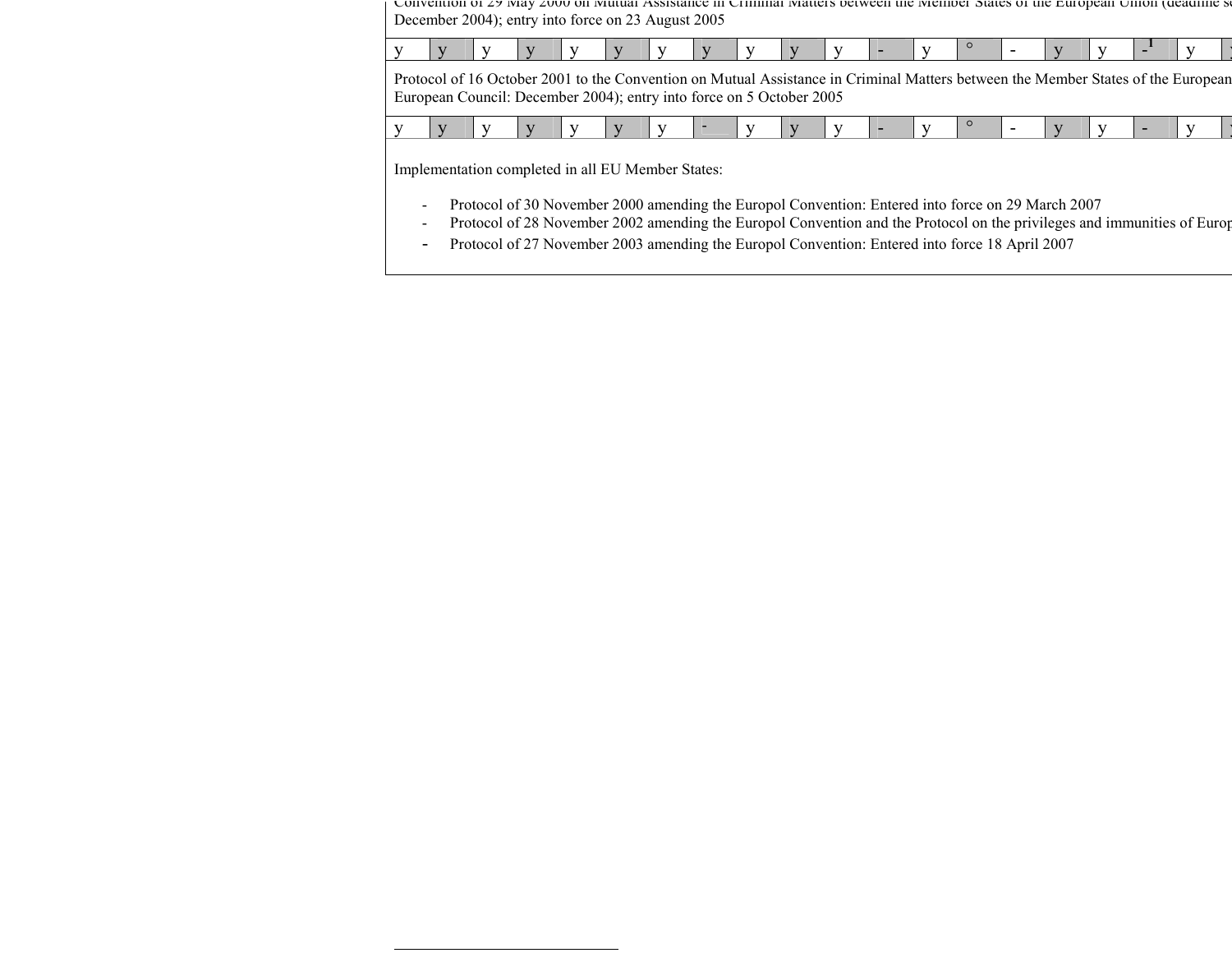| AT | BE                                                                                                                                   |  |  |  |  |  |              |  |  |  |  |                                                                                                            |  |  |  | BG CY CZ DE DK EE ES FI FR EL HU IE IT LV LT LU MT |  |
|----|--------------------------------------------------------------------------------------------------------------------------------------|--|--|--|--|--|--------------|--|--|--|--|------------------------------------------------------------------------------------------------------------|--|--|--|----------------------------------------------------|--|
|    |                                                                                                                                      |  |  |  |  |  |              |  |  |  |  | Convention for the Suppression of Unlawful Acts against the Safety of Maritime Navigation of 10 March 1988 |  |  |  |                                                    |  |
|    |                                                                                                                                      |  |  |  |  |  | $\mathbf{r}$ |  |  |  |  |                                                                                                            |  |  |  |                                                    |  |
|    | Protocol for the Suppression of Unlawful Acts against the Safety of Fixed Platforms Located on the Continental Shelf of 10 March 198 |  |  |  |  |  |              |  |  |  |  |                                                                                                            |  |  |  |                                                    |  |
|    |                                                                                                                                      |  |  |  |  |  |              |  |  |  |  |                                                                                                            |  |  |  |                                                    |  |

The following instruments of the United Nations have been ratified by all EU Member States:<br>- Convention on Offences and Certain Other Acts Committed on Board Aircraft of

- Convention on Offences and Certain Other Acts Committed on Board Aircraft of 14 September 1963<br>- Convention for the Suppression of Unlawful Seizure of Aircraft of 16 December 1970
- Convention for the Suppression of Unlawful Seizure of Aircraft of 16 December 1970 -
- Convention for the Suppression of Unlawful Acts against the Safety of Civil Aviation of 23 September
- 1971 Convention on the Prevention and Punishment of Crimes against Internationally Protected Persons, including Diplomatic Agents of 14 December 1973 -
- International Convention against the Taking of Hostages of 17 December 1979<br>Convention on the Physical Protection of Nuclear Material of 3 March 1980
- Convention on the Physical Protection of Nuclear Material of 3 March 1980<br>Protocol for the Suppression of Unlawful Acts of Violence at Airports Servir
- Protocol for the Suppression of Unlawful Acts of Violence at Airports Serving International Civil Aviation, supplementary to the Convention for the Suppression of Unlawful Acts against the Safety of Civil Aviation of 24 February 1988 -
- Convention on the Marking of Plastic Explosives for the Purpose of Detection of 1 March 1991
- International Convention for the Suppression of Terrorist Bombings of 15 December 1997<br>International Convention for the Suppression of the Financing of Terrorism of 9 December
- International Convention for the Suppression of the Financing of Terrorism of 9 December 1999